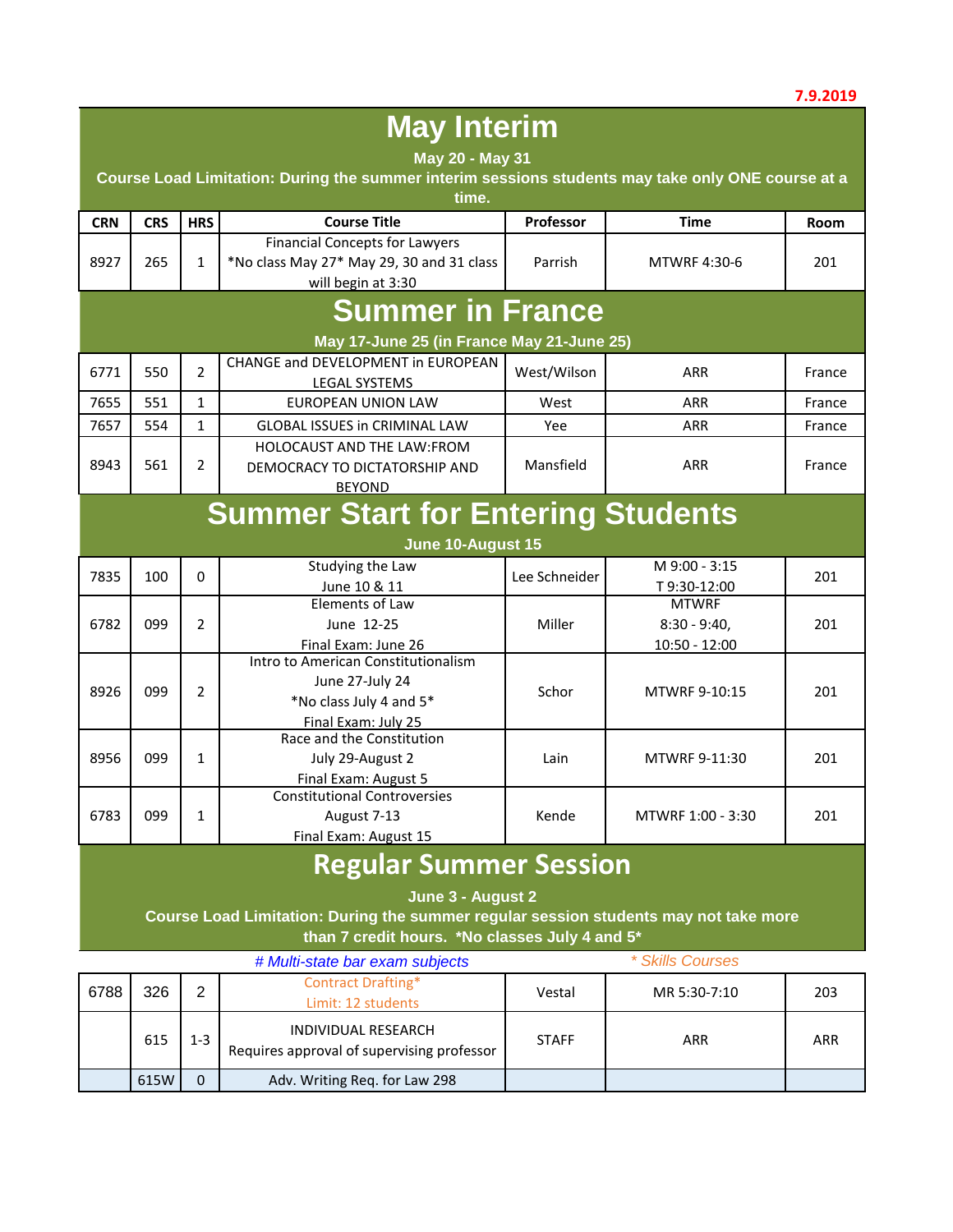| 7709 | 113 | 4 | EVIDENCE#<br>May 28- July 25<br>Final Exam July 29                                                           | Gaughan | MTWR 5:30-7:00 | 206 |
|------|-----|---|--------------------------------------------------------------------------------------------------------------|---------|----------------|-----|
| 8399 | 399 |   | INTOXICATED DRIVING LAW & PRACTICE<br>Prerequisite: Evidence (Law 114) and<br>Criminal Procedure I (Law 236) | Roling  | TW 5:30-7:10   | 201 |
| 7729 | 105 |   | <b>LEGAL WRITING II</b><br>June 04 - July 23                                                                 | Lain    | $T2-5$         | 203 |

## **August Interim**

**August 5 - August 16** 

**Course Load Limitation: During the summer interim sessions students may take only ONE course at a** 

|      |     |   | time.                                                                           |                |                           |               |
|------|-----|---|---------------------------------------------------------------------------------|----------------|---------------------------|---------------|
| 8002 | 050 | 3 | <b>TRIAL ADVOCACY*</b><br>Prereg: Law 113 (Evidence)<br>Seat Limit: 12 Students | Foritano       | <b>MTWRF</b><br>1:00-5:00 | <b>CLINIC</b> |
| 8930 | 202 |   | FEDERAL/STATE PRACTICE<br><b>August 12-15</b><br>Final Exam August 16           | <b>Bennett</b> | MTWR 9:00 - 11:40         | 201           |

## **Clinic Summer Session**

 **May 20 - August 2** 

**Prerequisite: Completion of three semesters: GPA of 2.00** 

**These courses may not be taken concurrently with Law 628, 612, 613 or 614 EXCEPT for Tax Clinic ORIENTATION REQUIRED from 9:00 a.m. to 4:30 p.m. on DATES TO BE DETERMINED. Students must complete 45 hours worth of work per credit hour.**

| 6792 | 502  | $4-6$ | CRIMINAL DEFENSE CLINIC<br>(May 15-Aug.4) Limit 4 Students                      | Rigg              | <b>ARR</b> |  |
|------|------|-------|---------------------------------------------------------------------------------|-------------------|------------|--|
| 7104 | 503  | 4-6   | ELDER LAW CLINIC<br>(May 15- Aug. 4) Limit 2 Students                           | <b>Oberbillig</b> | <b>ARR</b> |  |
| 7228 | 511  |       | Adv. CRIMINAL DEFENSE CLINIC TRIAL<br>(May 15-Aug. 4)<br>Seat Limit: 2 Students | <b>Rigg</b>       | <b>ARR</b> |  |
| 6795 | 511L |       | Adv. CRIMINAL DEFENSE CLINIC TRIAL<br>(May 15-Aug. 4)<br>Seat Limit: 2 Students | <b>Rigg</b>       | <b>ARR</b> |  |
| 8432 | 510  | 4     | Adv. GENERAL CIVIL CLINIC<br>(May 15-Aug. 4)<br>Seat Limit: 2 Students          | Frank             | <b>ARR</b> |  |

## **Internships**

**Note: All internships require permission of the supervising professor and, where indicated, the Associate Dean. A student must have at least a 2.0 GPA toregister for and take an internship. Students must complete 45 hours worth of work per credit hour.**

| 8970 | 645 | INTERNSHIP CLASSROOM COMPONENT<br>** All students are required to attend**     | Pritchett | ARR | <b>ARR</b> |
|------|-----|--------------------------------------------------------------------------------|-----------|-----|------------|
| 8985 | 604 | ADMINISTRATIVE LAW INTERNSHIP<br>Prerequisite: Administrative Law<br>(Law 252) | Albert    | ARR | <b>ARR</b> |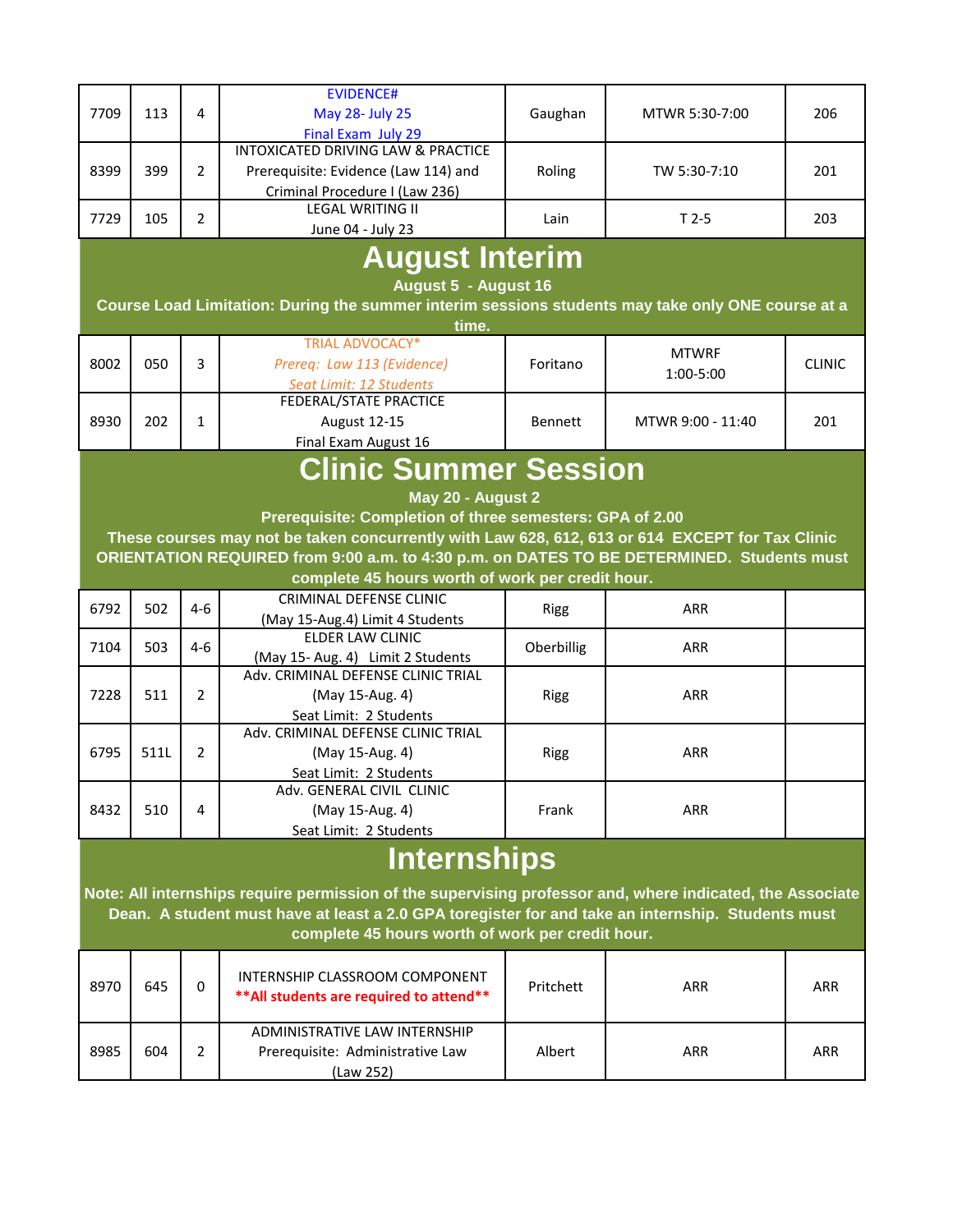| 6799 | 612 | $\mathbf{1}$   | ADVANCED PROSECUTOR INTERNSHIP<br>Prerequisite: 3 semesters completed,<br>including Law 113 (Evidence) and Law 236<br>(Crim Pro I). Must have competed a<br>standard Prosecution Internship (Law 613 or<br>614) prior to enrollment. May not be taken<br>concurrently with Law 501, 503, 502 or 628      | Foritano     | ARR        | <b>ARR</b> |
|------|-----|----------------|----------------------------------------------------------------------------------------------------------------------------------------------------------------------------------------------------------------------------------------------------------------------------------------------------------|--------------|------------|------------|
| 7414 | 633 | $\overline{3}$ | ADV. POLK CO. PROSECUTOR INTERNSHIP<br>Prerequisite: 3 semesters completed,<br>including Law 113 (Evidence) and Law 236<br>(Crim Pro I). Must have competed a<br>standard Prosecution Internship (Law 613 or<br>614) prior to enrollment. May not be taken<br>concurrently with Law 501, 503, 502 or 628 | Foritano     | <b>ARR</b> | <b>ARR</b> |
| 6801 | 622 | $1 - 3$        | <b>CHILDREN'S RIGHTS INTERNSHIP</b>                                                                                                                                                                                                                                                                      | Pattison     | <b>ARR</b> | <b>ARR</b> |
| 6802 | 610 | 3              | <b>CONSUMER LAW INTERNSHIP</b>                                                                                                                                                                                                                                                                           | Mansfield    | <b>ARR</b> | <b>ARR</b> |
| 6803 | 626 | $2 - 3$        | ENVIRONMENTAL LAW INTERNSHIP                                                                                                                                                                                                                                                                             | Anderson     | ARR        | <b>ARR</b> |
| 6804 | 603 | $1 - 3$        | <b>ETHICS INTERNSHIP</b><br>Prerequisite: Ethics (Law 114) Limit 1<br>student                                                                                                                                                                                                                            | Strassberg   | <b>ARR</b> | ARR        |
| 6805 | 609 | 3              | FEDERAL PUBLIC DEFENDER INTERNSHIP<br>Note: May not be taken concurrently with<br>Law 501, 502, 503, 612, 613, 614 or 628                                                                                                                                                                                | <b>Rigg</b>  | ARR        | <b>ARR</b> |
| 6807 | 621 | 6              | <b>HONORS JUDICIAL INTERNSHIP</b><br>Requires permission of Associate Dean                                                                                                                                                                                                                               |              | ARR        | <b>ARR</b> |
|      | 600 | $1 - 3$        | <b>INDEPENDENT INTERNSHIP</b><br>Note: Requires approval and signature of<br>supervising Professor and Associate Dean                                                                                                                                                                                    | <b>STAFF</b> | <b>ARR</b> | <b>ARR</b> |
| 6876 | 630 | 3              | <b>IOWA ATTORNEY GENERAL OFFICE</b><br><b>INTERNSHIP</b><br>Prerequisites: Law 113 (Evidence) and Law<br>236 (Crim Pro I)                                                                                                                                                                                | Foritano     | <b>ARR</b> | <b>ARR</b> |
| 6810 | 605 | $2 - 3$        | IOWA CIVIL RIGHTS COMMISSION<br><b>INTERNSHIP</b>                                                                                                                                                                                                                                                        | Axiotis      | <b>ARR</b> | <b>ARR</b> |
| 1118 | 642 | $1-3$          | <b>IOWA SECRETARY OF STATE</b>                                                                                                                                                                                                                                                                           | Gaughan      | <b>ARR</b> | ARR        |
| 6811 | 624 | 3              | IOWA WORKERS' COMPENSATION<br><b>INTERNSHIP</b>                                                                                                                                                                                                                                                          | Miller       | ARR        | ARR        |
| 6812 | 623 | $1 - 3$        | JUDICIAL INTERNSHIP<br>Prereq: 30 credit hrs and 2.3 CGPA<br>Seat Limit: 6 Students                                                                                                                                                                                                                      | Jurs         | ARR        | <b>ARR</b> |
| 6813 | 631 | $1 - 3$        | JUVENILE COURT CLERK INTERNSHIP                                                                                                                                                                                                                                                                          | Pattison     | ARR        | <b>ARR</b> |
| 6814 | 632 | $1 - 3$        | JUVENILE LAW APPELLATE INTERNSHIP                                                                                                                                                                                                                                                                        | Pattison     | <b>ARR</b> | <b>ARR</b> |
| 6815 | 620 | 3              | JUVENILE LAW INTERNSHIP<br>Prerequisites: Law 280 (Children & the Law),<br>Law 050 (Trial Advocacy)                                                                                                                                                                                                      | Pattison     | ARR        | <b>ARR</b> |
| 8780 | 643 | $2 - 3$        | KIDS FIRST INTERNSHIP                                                                                                                                                                                                                                                                                    | Pattison     | ARR        | <b>ARR</b> |
| 7735 | 616 | $2 - 3$        | LEGISLATIVE PRACTICE INTERNSHIP<br>Prerequisite: Law 233 (Legislation)                                                                                                                                                                                                                                   | Smith        | ARR        | ARR        |